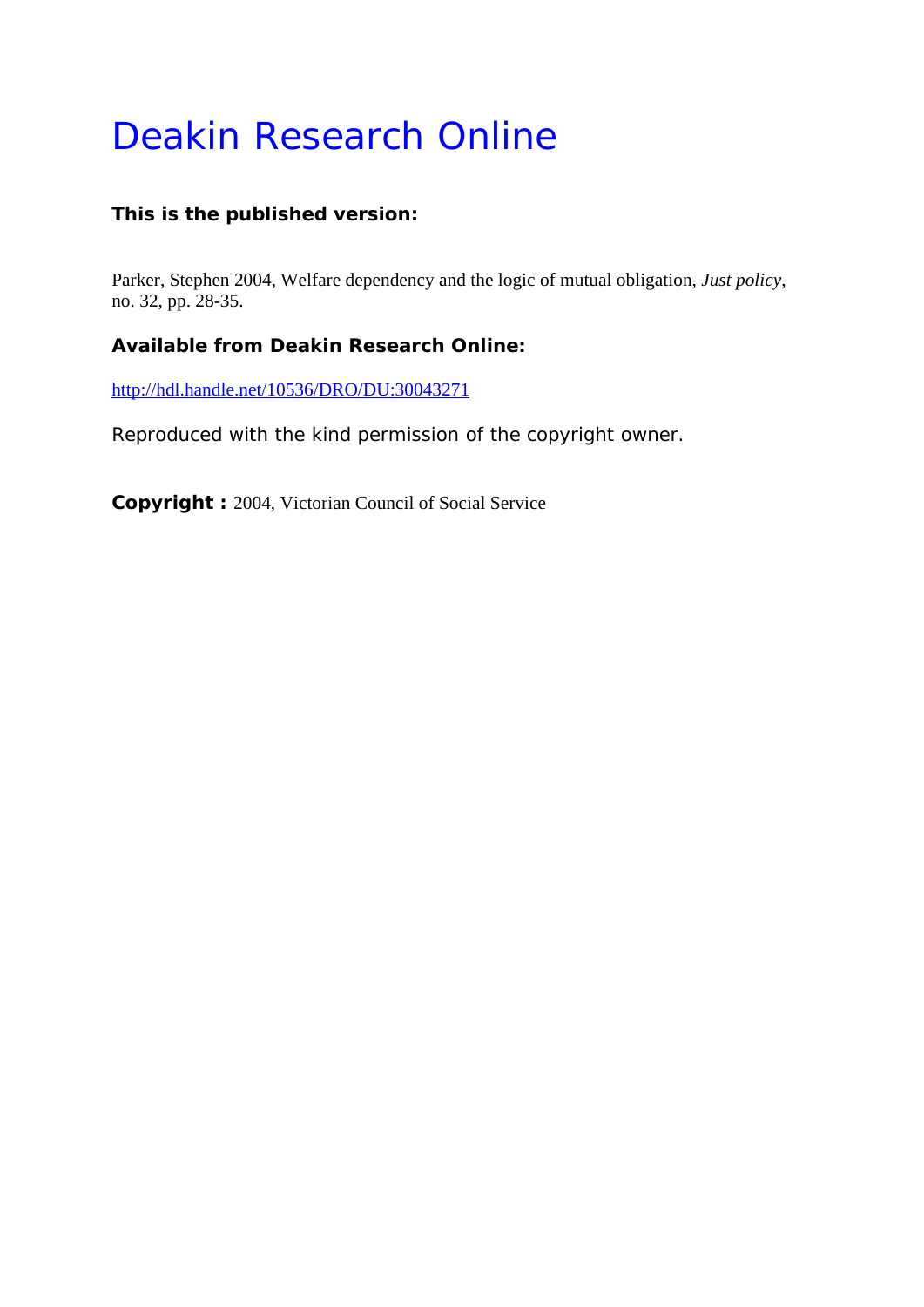**Copyright** of Full**Textrests with theoriginal copyright owner and. except aspermitted under the** Copyright Act 1968. copying thiscopyright material **is prohibited without the**permission **of theowner or itsexclusive licensee oragent orbywayof a licence from Copyright Agency Limited. For** information **about such licences contact Copyright Agency** Limited on (02) 93947600 (ph) or (02) 93947601 (fax)



# Stephen Parker

# **Welfare dependency and the logic of mutual obligation**

#### **Introduction**

There is a vast and rapidly growing body **of literature dealing with the intent, implications and other issues surrounding the controversial mutual** obligation policies. Generally speaking. **the** literature **on mutual obligation can bedivided** into **two mainstrands. First. many articles examine the practical** implications of the policy, delineate how it might fail to achieve its goals. exacerbate inequalities or highlight the **apparem tension between the rhetoric** and practice (e.g. Eardley. Saunders. & Evans 2000; Mcinnes 2000; Sanders 1999).

The second strand includes the **examination of the historical development of current welfare policies** in varying detail. Macintyre (1999). for example. identifies a change in welfare **provision 'from** entitlement **(0** obligation'. while Harris (2001) also tracks the changing framework of

**Stephen Parker,** School of International Studies Magill Campus. University of South Australia.

unemployment benefits from the end of the Second World War to the present. Others (most notably Kinnear 2000 and Moss 2001) examine the general philosophical and ethical basis ofmutual **obligation in order to question its appropriateness.**

Both approaches to the study of mutual obligation differ from the focus here. <sup>I</sup> **Such recent literature does not investigate how the entrenched** philosophical and value basis of mutual obligation is articulated or expressed in and through the policy language and **rhetoric. Some articles have done this to** a degree in relation to homelessness and other policies (for example. Popp, 1995. 1996), but little has been done in relation to mutual obligation. This **means that very little attention has been given to the manner in which specific** meanings are embedded in the policy **rhetoric itself. how such meanings are** achieved. and how the language forms a coherent. 'logical' whole.

This article looks at how specific **policy terms and concepts construct and** frame the policy context and therefore prescribe certain policy directions. Policy language goes beyond mere words but

is embedded in a specific set of values. *As* Bessent **observes:**

**Language is not simplythemedium via which a simple correspondence is established between certain states of affairs in the world and the scientific '[ruth'** about **social problems. It actively** constructs **the truths it purports to describe which the government must then step in and address viaappropriate** social policy (Bessant 2002, p.14).

The approach taken here differs from Bessant's analysis of metaphor in welfare **policy rhetoric in some important respects. It has a more narrow focus, examining mutual obligation in** particular rather than welfare generally. **Also, it is not confined to viewing terms as metaphors. It is important to address** key terms and concepts in the policy language in order to highlight how these define the problem of unemployment and related issues in specific ways which require specific policy responses. For the policy makers. such policy terms create **an internally consistent system of** meaning which forms the framework for mutual obligation.

Specifically. the paper analyses first **how the Howard Government's concerns** about alleged welfare dependence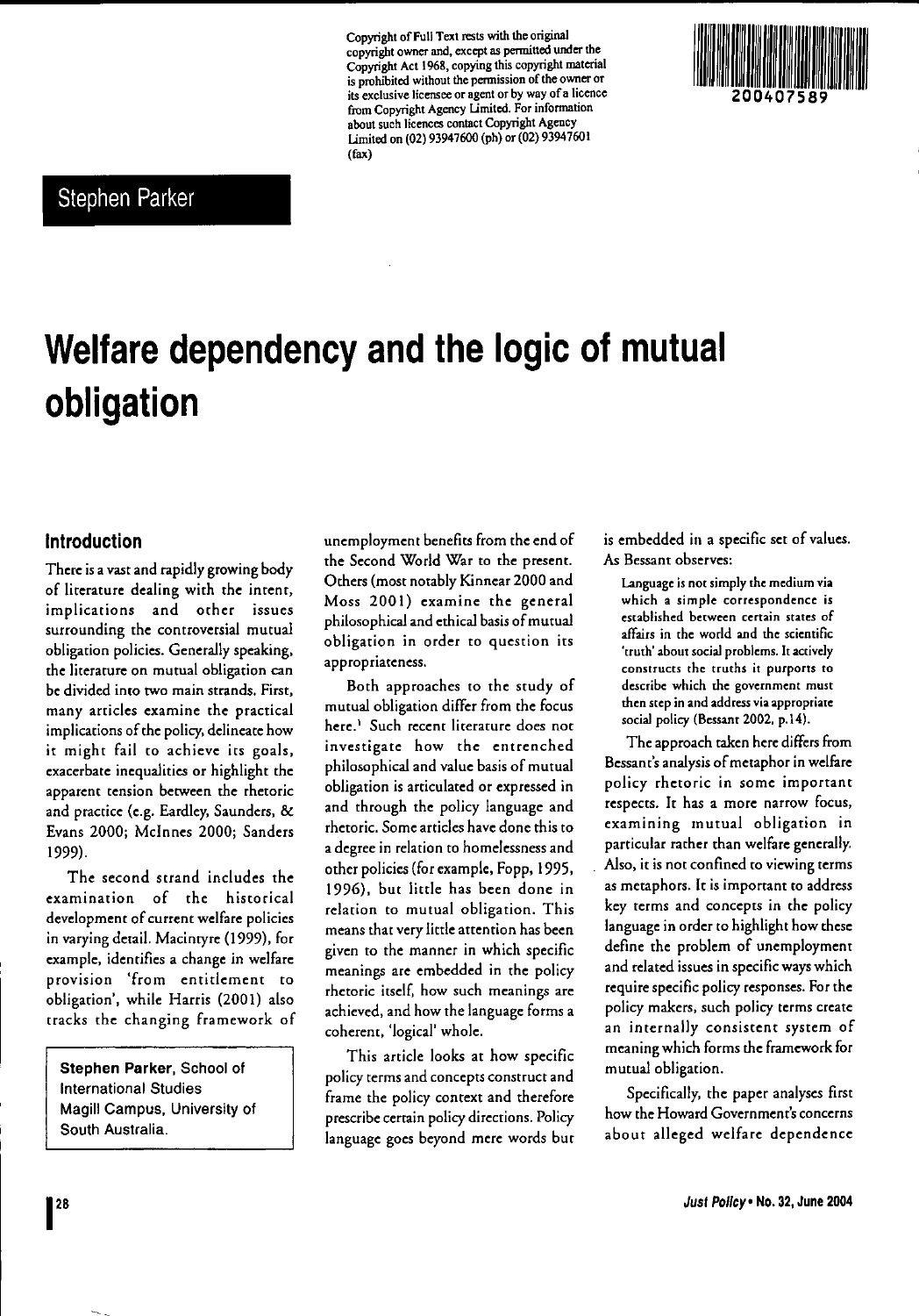establishes the context of changes to be **made to social security provision. By** defining unemployment in terms of dependence, the stage is ser for policies which seek to remedy the problems identified by rhe dependency framework. Second, the analysis turns ro how rhe underlying principles of murual obligation are defined in practice **and work as a response [Q the norion of** dependency. In other words, what follows is an analysis of the meanings policy terms assume in the context of the Government's ideological **framework. and how these meanings** shape the resultant policy.The aim is to **understand the inner logic of mutual obligation** rhetoric **and how it is made** consisrent with the policy practice, while simultaneously exposing the poverty of such logic in order to highlight inadequacies in the policy. In rhe **process, questions are raised suchas: how** is the mutuality in mutual obligation defined in practice? Is the obligation mutual? What underlying values render the seeming disparity of obligations **legitimate?**

 $\bigg\}$ 

#### **Welfare dependence**

The 'problem' of welfare dependence is pivotal in shaping mutual obligation. **Despite beingsuch an essential driving** force of the policy, there is no explicitly stated definition of 'dependency' in the **policy literature or in the rhetoric from** the Federal Government (Henman 2002, p. I). Often ambiguous or contradicrory concepts liebehind the use of the term. Nonerheless, a working definition can be gleaned  $-$  with **powerful consequences!**

#### **What Is 'dependency'?**

Just Policy' No. 32, June 2004

The term generally refers to the alleged attitudes and behaviours of welfare **recipients who have come: (0 depend** upon the state for their means of **existence.** Bur **this covers all recipients,** as by definition they are dependent upon income support and are not self-reliant. **From the Government's perspective,** however, dependency implies that recipients are not *capable* of self-reliance, not because of a lack of employment opportunities, but because they have lost **the desire to work as a consequence of** the nature of income support. Typically **it is longer-term recipients who** are **purported to be in a state ofdependence.**

**However, the perceived rise in 'dependence' is also linked to an increase in the numbers of people receiving income** support, *As* **the former Minister** for Family and Community Services, Jocelyn Newman has said:

**Letme give some feel for the extentof welfare dependency. While we have record levels of employment, there are now around 2.6 million people of workforce ageon Government income suppOrt payments - around 1 in 5. Ten years ago, the figure was around 1.5 millionpeople,oraround 1in 7 people** (Newman 1999b, p. 4).

According to Newman (2000a, p. 2), **this rise was because 'more than two**thirds of these people [were] not required **to either look for work or make some other contribution to community life'. By identifying these issues, notions of** dependency are linked to *all* welfare recipients. In applying the definition in **this way. the Government is playing on** the double meaning of dependence as both 1) simple receipt of income support **and 2) a more serious 'condition' which** allegedly afflicts long-term jobless people. This conflation points the way to a particular approach to welfare provision which casts the problem in **terms ofindividual recipients.**

#### **Amplifying the alleged causes and consequences of dependency**

The following quote from the former Minister for Employment and Workplace Relations, Tony Abbott, highlights many of the Government's concerns foreshadowed above and illustrates the underlying values in the concept of dependence. He said:

**In the absence of rigorous work tests, welfare benefits pitched dose to thelevel of minimum wages eventually create a glass floorbelowwhichunemployment cannot fall. Why do some people not work? Because theydonothave to.Why mighta generous safety netdesigned to help people on the dole, coupled with wage restraint designed to boost** *jobs,* **only make unemployment worse? Because for many people working has become more trouble than it is worth. Wage** restraint might indeed produce a **glut ofjobs but not of willingworkers to fill them in the absence of either a strong work ethic or a welfare system geared to keepingpeopleactive (Abbott** 2000b).

From this quote, there are three main points to be made about the alleged **causes and consequences ofdependence:** *1) what* is the stated cause of dependence: 2) *how* dependence is purported to be caused and 3) *how* is this assumed to affect the behaviour of recipients. These are addressed below.

**First. according to the Government's scheme of welfare provision, it is the** w~lfau *start itulf* **which is the main** contributor oflong-terrn unemployment **and reliance on income support. Welfare** dependence is said to be the product of **a social security system which does not require recipients to strive for** selfsufficiency through paid employment. According to Tony Abbott, '[T]he role of the welfare system in creating and **sustaining unemployment has been one** of the great unmentionables of Australian public policydebate' (2000b). 'In fact', Abbott stated elsewhere, 'official compassion arguably has done as much harm as good by trying to alleviate the **results of poverty rather than its causes'** (2001, p. I). Thus, it is the perceived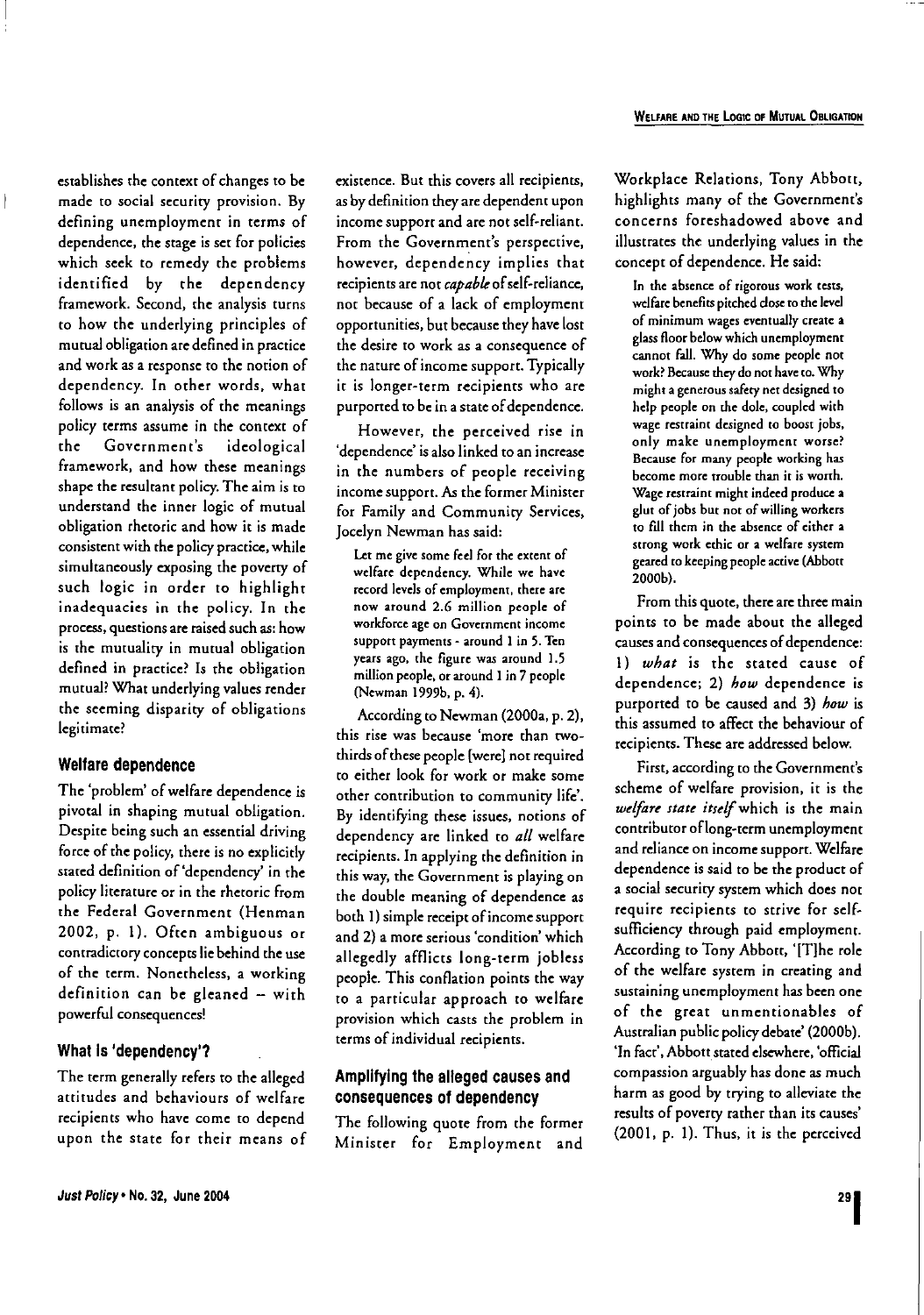causes of the lack of self-reliance among **reCipients.**

Increasingly, the concept of dependency is not only applied to unemployed jobseekers (those on Newsrart allowance) but to many other **income support recipients of working age. The assumption is that because** recipients of pensions (disability or aged, for example) and parenting allowances are not required to fulfil work tests, they are susceptible to dependence. Again, **this conflates receiving income support** with the notion of dependence.

The second point to be derived from Tony Abbott's quote above explains *how* **traditional welfare is said to be a cause** of dependence. The alleged 'harm' done by 'official compassion' is that despite **employment opportunities, many** people on welfare do not take up **employment because 'guaranteeing the** wherewithal for life can easily remove the motivation for work' (Abbott 2001, p. **2). According to this view, income suppon payments are set at or near the** level of low paid work but do not require the skill or effort needed for employment. This, combined with high **taxrates on recipients' earnings from any part-time work, docs not provide any incentive [0 take up employment** particularly when income from welfare **is guaranteed. Thus the Government asserts that for many: 'working is almost** more trouble than it's worth' (Abbott 200I,p.I).

Thirdly, as a *consequence* of the lack **ofobligations on recipients in return for payments, there is the perception that the system is open to exploitation. The assertion made here goes beyond the language** about **the negative work ethic** which allegedly is the result of the social **security system. According to Newman, 'our entrenched culture of welfare** dependency has meant that certain

**membersofour community arenot only** prepared, but feel entitled to exploit the social safety net' (I999b, p. 4). Income support which requires little of its **recipients is said to foster a 'hammock men** taliry' **and an 'en trenched** entitlement mentality' whereby people **come to expect 'something for nothing'** because they are not required to earn the money they receive (Newman 1997, p. 2: Abbott 2000a, p. 4: Newman 1999b, p. 3). Therefore, prolonged income support is seen to not only inhibit the **desire to work but increase the attachment to welfare.**

The alleged consequences of dependency go beyond not wanting to work to not being *able* to work: **dependency is said to deprive recipients** of valuable social and work skills. As Minister Newman stated: 'Long-term dependency can have major social and **economic consequences. It can lead to erosion of work skills, lower incomes,** poorer health and risk of isolation from the community' (1999c, p. 6). Such recipients are said to lack work skills, responsibility, social networks, the **capacity to participate in mainstream society, the desire to work and the financial incentives to move into paid work. Further, dependence is assumed to 'reduce people's opportunities to** participate fully in society' resulting in 'poor skills and poor chances in the job market' (Newman 1999c, p. 6: 1997b, p. 4). They thus become less than full **citizens, implying an inferior moral** status. Such a definition emphasises that **individual deficiencies are caused by 'permissive'welfare and thus contribute** to long term unemployment (Abbott 2001, p. 4). The implication is that long **term reliance on welfare renders it difficult for the 'victim' to function in** modern society. In fact, according to the **policy-maker's scenario, the 'victims'** become dysfunctional.

Such a definition of dependence places the responsibility for unemployment on individual recipients and their alleged deficiencies. According **to Government logic therefore, the** definition lays the groundwork for policies which place emphasis on individual responsibility and correcting perceived behavioural deficiencies.

#### **What does the government response need to be to counter 'dependency'?**

After diagnosing the perceived faults in the welfare system - in terms of 'welfare dependency' and self-reliance - the Government prescribes specific policy **solutions. Changes in the income support structure respond to the following concerns: the increase in the number of** recipients: **the relative lack of obligations on recipients; and the** consequent alleged behavioural traits of recipients (that is, dependence). In doing so, the so-called reforms seek to address **two main areas: the inadequatestructure** of past 'official compassion' (to use Tony Abbott's words): and individuals' responsibility for themselves.

Although these foci may seem in **tension, it is the emphasis on individual** responsibility which assumes prominence. The income support **structure is said [Q be deficient because** it does not do what it should, that is, foster 'a culture of self reliance' (FaCS 2000a, p. 1). In the words of the Government, reform should change the system 'from a largely passive, rigid **structure that does not consistently** reward work, to [a system] based on engaging people in active social and economic participation' (FaCS 200 I, p. **2); assist to 'maximise peoples' capacity to improve their lives and (Q participate** more fully in the social and economic life of their communities' (Newman 1998b, p. 4); and foster 'independence,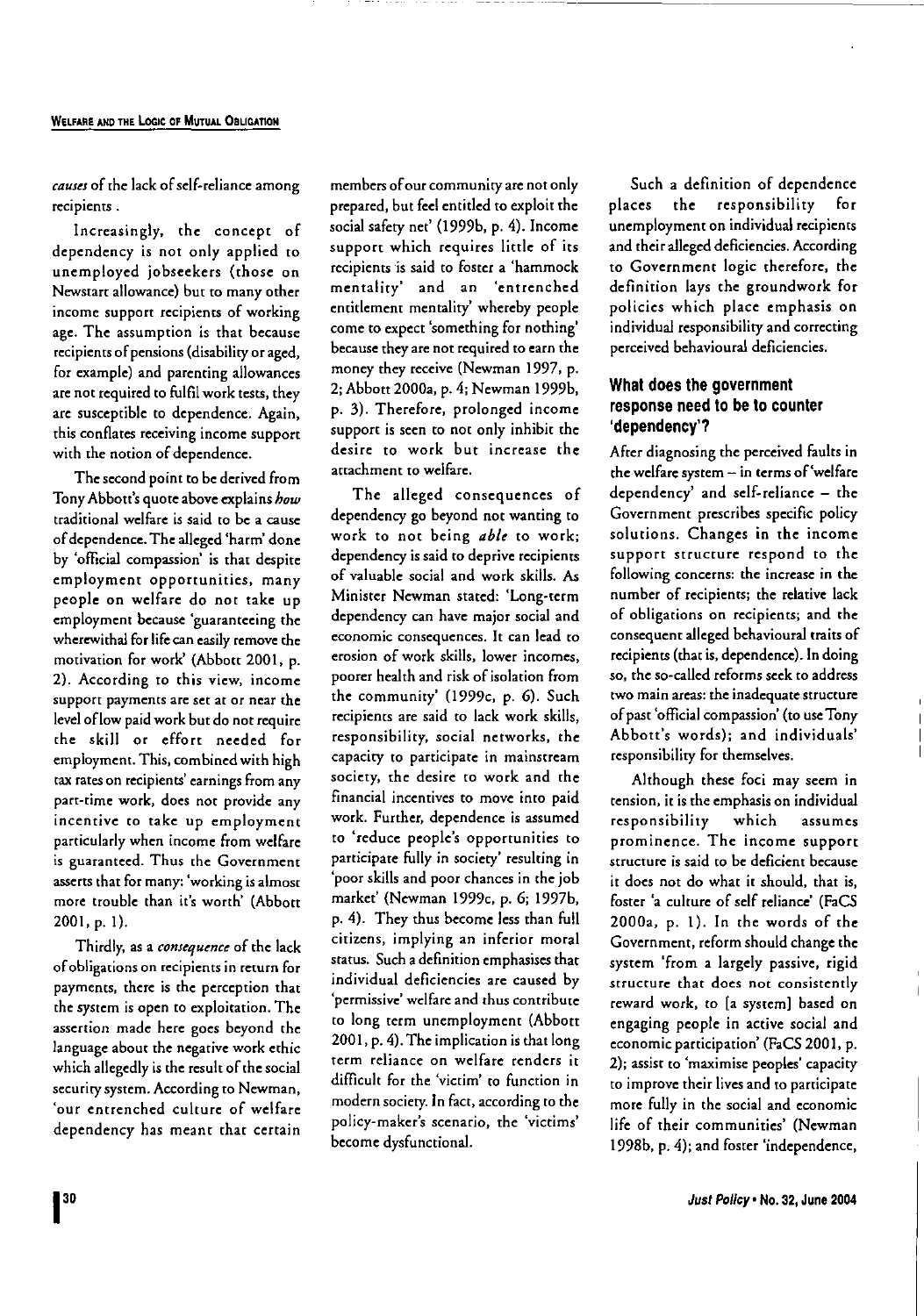**choice and self-reliance' (Newman** 1999a, p. 3). What has been acceptable policy for decades - entitlement based income support  $-$  is diagnosed as the cause of the current problem. In other words, the underlying intent of the socalled reform is to modify the social **security structure so that it increases** individual responsibility and therefore **overcomes dependency.**

--------------------

Further unpacking of mutual obligation can be achieved by taking into **account the Government's** definitions **of what is 'mutual' and what arc:** appropriate 'obligations'. Such **definitions build upon, and converge: with, the issues arising from theconcept** of 'welfare dependence'. The following **section of the discussion reveals the internal coherence ofsuch policies.**

#### **Mutual**

The underlying assumptions of'welfare **dependence' - that is, that recipients** need to be more self-reliant - inform the working definition of 'mutuality' and help to make the official rhetoric appear **more consistent with the policy practice.** The working definition of'muruality' in the context of welfare dependence can be exposed by identifying what the **Government thinks it owes** jobseekers and what obligations are then attributed to jobseekers, It will then be possible to illustrate how 'mutuality' appears to make sense in light of mutual obligarion's philosophical framework and value base.

The Governmenr defines mutual obligarion as 'a broad set of policy **initiatives based on the simple yet** compelling premise that responsibility **between the community and the** individual flows both ways' (Newman 1999b, p. 3). This definition implies that what is provided by the state should be balanced by jobseekers'giving something

back' to the community (Howard in Eardley *et al.* 2000, p. 5). This allegedly **'compelling premise' invokes notions of a 'social contract' and a 'two-way street'** in which responsibility and obligation supposedly applies to both parties (the state and the individual). The Government defines such obligations thus:

**. .. partofthe contract the Government has with the Australian people is the principle of mutual obligation. There are** rwc **sides to this. The Government. on behalf of the community, has an obligation to help those who cannot provide for themselves. We do this by paying income support and providing other assistance. This includes employment services to help people get work.**

**In return, people who get income** support from the Government have an **obligation to tell the truth about their situation and do their very best to find work. In some cases though, people can get paid if they make a contribution to the community (Newman 1998a. p. 2).**

**From this statement, implications can be drawn not only about the nature** and balance of the obligations in mutual obligation, but the values which **underpin it and the deeper meanings** which can be deduced from common policy terms. These can be addressed first by delineating what obligations the **Government attributes to** itself

#### **Expeclations: Ihe** state **and Ihe Individual**

On the one hand, the Government assigns to itself the obligation to provide **income support and other minimal services which (combined with tighter** eligibility criteria and with more penalties for non-compliance) are supposed to foster self-reliance. Despite the general claim made in the quote above, an examination of the publicly available policy literature shows a general reluctance on the part of the

Government to explain *specifically* what it considers it owes to jobseekers. As **indicated, the Government claims that its main obligation is to provide 'income support' and 'other assistance'. Other** types of assistance, such as employment services which would seem to be vety important in gaining employment, are relegated to an inferior status and usually included after the financial contribution made by the state.

For example, Cenrrelink has stated that the 'Australian community supports [jobseekers]...by paying income support and offering self-help facilities and referral services' (2001, p. I). Newman **has also recognised the Government's** responsibiliry 'to provide adequate **income support and other services'** (2000b, p. 4). There is no real acknowledgment of the *responsibility* to **provide any additional assistance which may be necessary for recipients to get work, other than referral to private agencies.**

On the other hand, jobseekers (and **other income support recipients) are** assumed to be indebted *to* society **because they receive 'financial assistance** from taxpayers dollars' (Newman 1999a, p. 3). Prime Minister John Howard has **stated that 'those in receipt of...assistance should give something** back in return' (Eardley *et aL* 2000, p. 5). Similarly, Newman argued that those in receipt of income support 'should be **encouraged to give something back to** the community for that financial support' (l997b, p. 2). Thus, after a **certain period on payments,** jobseekers **are obliged to participate in activities in** addition to their job search **requirements, the aim of which is to either increase individual** jobseekers' employability or to contribute something to society (for example, parttime or 'voluntary' work). Failure to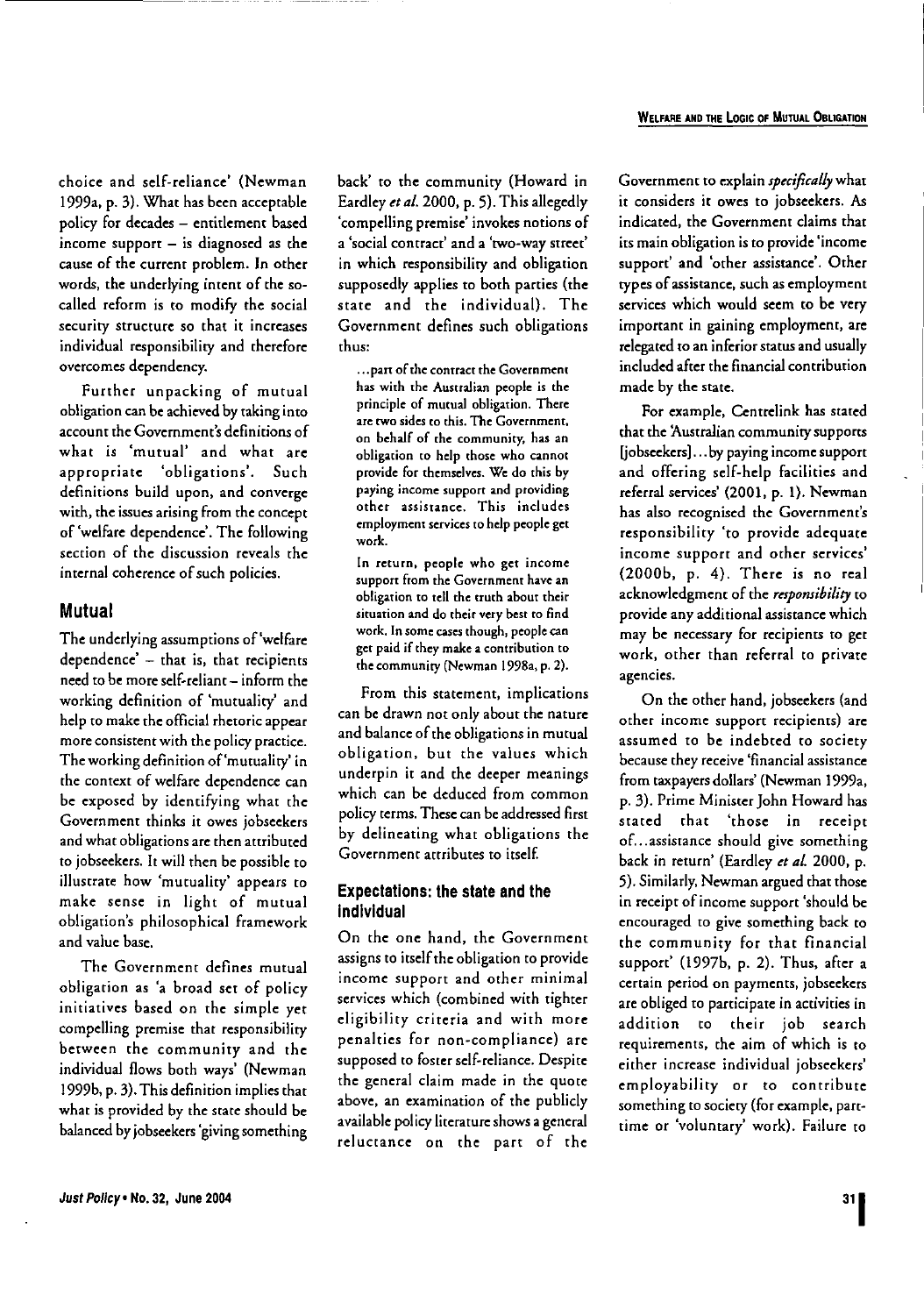comply may invoke penalties (breaches) including a total loss of income support for a set period.

### **Mutuality?**

From the above, what can be said about the extent of mutuality between the two parties? It is arguable that mutual obligation is not mutual in the sense that it is*equal;* the two sides are not balanced. Vet the Government obviously believes it is equal. The questions which follow **this argument would be: how is it that** existing policies can be identified as **'mutual'? In other words, what** underlying values render the policy **rhetoric of mutuality consistent with policy practice?**

The answer may be found in the way **mutuality, or even equality, of** responsibility is defined by the Government. In general usage, the term 'mutual' might imply a degree ofequality **between the two sides, a sense that what one gives and receives is** *balanced* **by what the other parrygives and receives** and that responsibility is shared *evenly.* In fact this definition is invoked by the **Government in such statements as** 'Mutual obligation holds that individuals have responsibilities to the community as well as the other way round. It encompasses the notion of 'give and take' which is part of every dealing worthy of the term relationship' (Abbott 2000a, p. 3).

By invoking this sense of mutuality **between parties. it is made to appear as** if they share responsibility equally and fairly and that the distribution of obligations is reasonable. In terms of the philosophical framework of mutual obligation, there is no tension between the rhetoric and practice and no lack of mutuality. Mutual obligation becomes **'mutual' in the Government's outlook becauseit addresses the perceivedreasons** why jobless people 'cannot' provide for

**themselves: that is, because they are not** encouraged to be self-sufficient.

**A 'truly mutual' welfare system, in** this context, involves individuals being self-reliant, with the role of the state **'reduced' to helping those in genuine** need to become independent. Put differently, the distribution of obligations is accorded the status of **'mutual' because the policies seek to overcome dependence or avoid it altogether. However, this concept of mutuality is distorted as it essentially** masks the *lack* of mutuality and effectively legitimises a disparity of responsibility. As will be argued below, **it also camouflages the power exerted over** jobseekers **by the Government in** imposing specific obligations.

#### **Obligation**

Having seen how the concept of **mutuality works in practice, we need to** analyse the function of the term 'obligation'. In such an analysis, the question which needs to be asked is: how **are increased and strengthened** obligations and penalties for noncompliance defended? How can they be **considered fair or appropriate? In addressing such issues, other questions** need to be considered, such as, where does the obligation really lie? What is the nature of such obligations? The following argument illustrates that the **currentdistribution ofobligations under** mutual obligation reveals the policy's underpinning values.Again, the working definition of'obligation' builds upon the concepts embedded in the notions of 'welfare dependence' and 'mutuality'.

Mutual obligation issaid to be based on the 'premise that responsibility between the community and the individual flows both ways' (Newman 1999b, p. 3}. Implicit in this premise is **the assumption that the act of receiving income suppOrt generates an obligation**

(Moss 2001, p. I). That is, if a person **invokes their right to welfare, they are** therefore *obliged* to the providers of that **support in one or more ways. People turning to the state in times of need,** especially during periods of unemployment, are said to be obliged to 'give something back' to the communitywhich supports them (Moss 2001, p. I). If 'hard working men and women' (Newman 1999b, p. 5) subsidise **unemployment payments, the argument** goes, then those who 'benefit' from income support should be compelled to become self-relianr once again and overcome dependence. While on the face of it, this belief seems as compelling as any home-spun philosophy, critical analysis raises some important issues.

**For example, what is there about the act of receiving unemployment or other** benefits which inherently generates a particular obligation? It is an ascribed obligation, a constructed obligation, **which arises from prior perspectives** about the defects of previous social security arrangements in allegedly undermining values and behavioural **characteristics which the Government** prizes.

Second, what can be said about the *nature* of the obligations (as opposed to their distribution} imposed on both individual recipients and the state? One **of the major criticisms of mutual** obligation is the relative power held by **recipients and the Government. On the one** hand, **people receiving income** support must fulfil the conditions **imposed on them in order to receive** payment. They have no choice but to **accept the rulesand regulations imposed** upon them by the Government or face **the reduction, suspension or cancellation** of their payment. On the other hand, the Government has the power to define what obligations must be fulfilled and the penalties applied for breach of those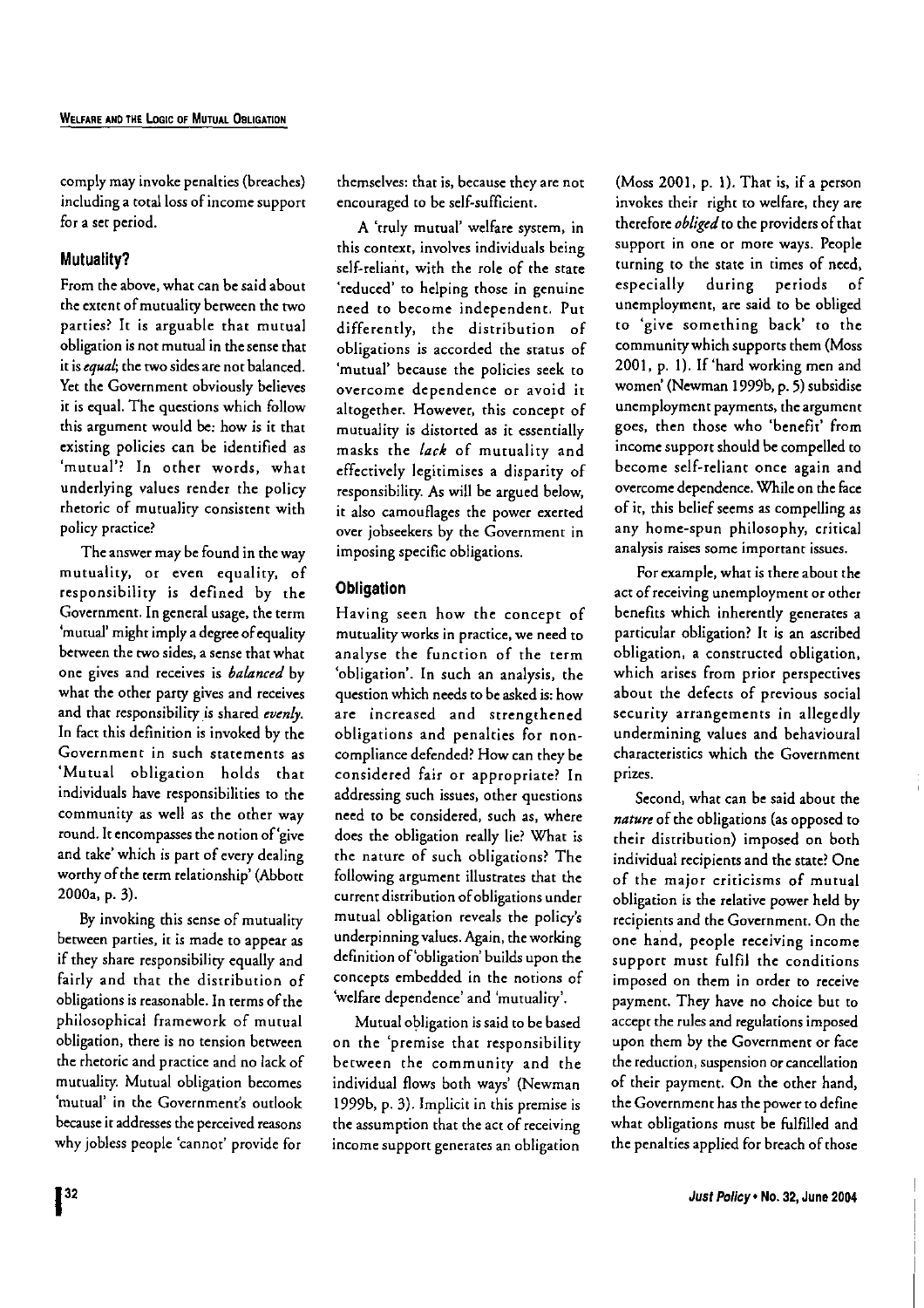obligations, Moreover, the Government isable to define what its *own* obligations ate, to establish crireria For the fulfillment of those obligations and to set *its*own penalties for non-compliance, In reality, neither the Government, nor Cenrrelink, nor the private agencies which constitute the Job Network, are 'obliged' in the same way as recipients, and certainly, they do not face equivalent penalties for failure to fulfil their obligations which includes loss of livelihood. Their obligations do not carry the same weight if not fulfilled.

Thus the policy is not only a constructed 'mutual obligation' but the obligations are enforced and punitive. The power associated with the obligations iscamouflaged and mollified through the language of 'mutuality' which asserts that obligations are fair. Put difierenrly, the obligations invoked by mutual obligation, as noted by many critics, are not fairly or evenly distributed but are enforced with the clout of government regulations. A question begged here is: how can such obligations be defended?Addressing such a question involves analysing the underlying *philosophical* nature of the obligations and illustrating how obligations reveal the theoretical underpinnings of mutual obligation. Once again, this analysis builds upon the Government's definitions of 'dependence' and 'mutuality' to produce a justification for specific obligations.

#### How obligations are justified

The justification for obligations to which recipients are bound can be found in the underlying values of the policy. These stem from both the importance of selfreliance and the nature of dependency in the Government's philosophy. As argued above, self-reliance is itself perceived to be a virtue, a desired characteristic, an 'ought' which should



define a person's place in society. As Abbott has commented: 'a dollar earned isdifferent from a dollar received' (2001, p. 3). To not endeavour to become selfreliant is to disadvantage the rest of society through higher welfare costs and a larger public sector. According to this view, it is therefore expected that dependent welfare recipients should become, or be obliged to become, like the ideal citizen: self-reliant, calling upon one's own resources in preference to calling upon others.

Further, because welfare dependency is said to remove both the motivation and ability of recipients to become independent it therefore becomes legitimate for the Government to impose more stringent requirements  $-$  to keep people active - and penalties for noncompliance. In the words of the Government, this is done by 'making work pay' and therefore 'making nonwork not pay' (Abbott 2001, p. 4). In this context. it is considered appropriate to increase not only the number but the *force* and *strength* of obligations to achieve self-reliance among recipients.

On the other side of the coin, the Government's attributed obligations to directly assist jobseekers are deliberately weakened so as discourage dependency. At the same time, the self-imposed obligation to foster self-reliance is strengthened through increasing requirements and penalties for recipients. In this sense, the Government is not 'giving' recipients concrete services, hut providing the *context* in which jobless people supposedly learn to provide for themselves. The 'obligation' here is thus distinct from what would normally fall under the definition of 'being obliged' to another - that is to give to someone. The meaning of 'obligation' thus becomes distorted as it used to defend the exercise of power over those considered to lack essential and desirable characteristics.

By defining self- reliance as a preferred characteristic, policies which increase the obligation to become independent seem logically justified. According to Government rhetoric,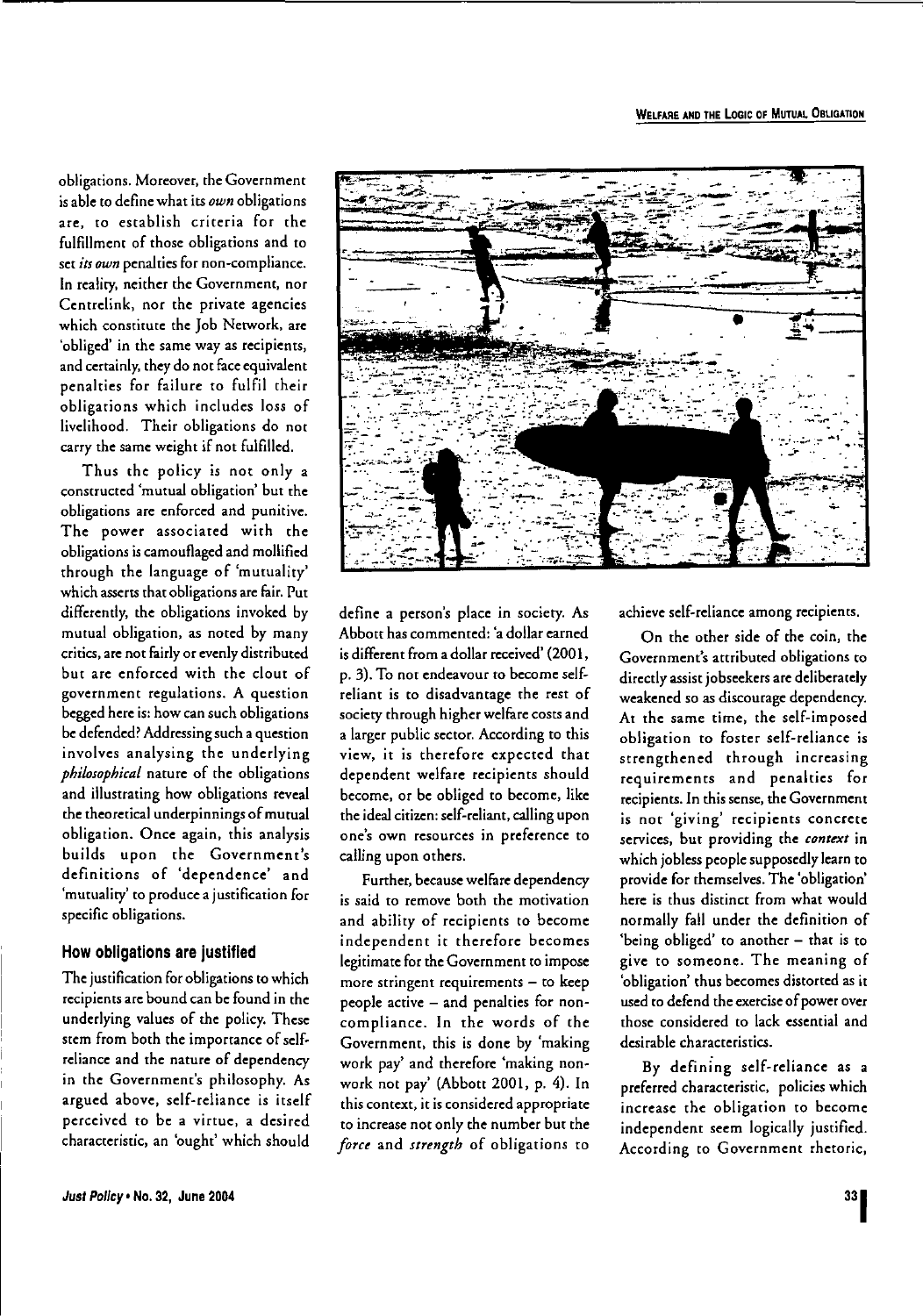strengthened obligations on jobseekers **are considered to correct the balance** berween the rights and obligations of **income support recipients, a balance** which has been distorted by **'unconditional welfare'. Therefore,** obligations can be considered fair and 'reasonable' because they are deemed to **achieve an ideal social and economic** objecrive: self-reliance (Commonwealth ofAusrealia 2002, p. 4).

### **Conclusion**

This paper has illustrated how murual obligarion is constructed as a response to 'welfare dependency'. It has done this by analysing the reality created by policy rhetoric. Bydefining dependence as both a product of individual deficiency and **ofan ineffective welfare system, policies which place greater emphasis on the obligations** ofindividual recipients **while reducing the responsibility of the state, are legitimised and consider 'fair'. In** doing so, the concepts behind **'dependency', 'mutual' and 'obligations'** build on the presupposirions of the others to foreshadow a specific policy. As such, the language employed is **greater than the sum of its parts and creates a** self-legitimising **discourse.**

By defining the problem of unemployment in terms of the lack of obligations on recipients the policy **becomes a matter of correcting the** balance of what is given and what is expected. The shifting balance of obligations under mutual obligation is seen to achieve the ideal equilibrium of **rights and responsibilities because it is** said to place due emphasis on self**reliance. As self-relianceis considered the ideal state for citizens, then policies** which emphasise it are legitimised. Obligarions are mutual and appropriate if they place due emphasis on self**reliance.**

**However, what is asserted as a 'balance' is really an imbalance; what is** asserted as parity is the disparity heavily **in favour of the Government.** Nonetheless, the 'imbalance' between **what is received and given by recipients** has been carefully constructed by the **Government'srhetoricin such away that its logic seems axiomatic. Once the imbalance has been constructed and the** symptoms identified, the alleged **personal and social malaise is diagnosed and the corrective becomes a punitive** policy. In this way, from the recipients' **perspective, 'mutual' is a ruse which** distorts the nature of obligation which, **in turn, is a euphemism for force despite** the rhetoric of choice.

**Furthermore, the focus on** dependency as a result of personal failure **and a deficient welfare system takes the emphasis away from other possible** policy responses. By defining the problem with welfare thus, no mention is made of, for example, a failure of the **market (Q provide suitable sustainable employment which, in turn, leads to** more people relying on welfare for longer periods. By casring the problem in the language of 'dependency', the **Government's masks its own values: that** of individual responsibility (especially for life crises), smaller government (that is, less in the way of publicly managed labour market programs) and a beliefin the infallibility of the market. As Moss **notes, mutual obligation 'recasts the issue in terms of the attitudes and** motivations of those affected by structural unemployment: an approach that ignores the demand side of the economy by seeing the problem as one that lies with the arrirudes and dispositions of labour itself' (2001, p. 7).

#### **Notes**

**The difference** between **Kinnear (2000)and Moss (2001) and the present paper is the** analysis of *language* in revealing the philo**sophical content andvalue base of mutual obligation.**

#### **References**

- **Abbott,T. 2000a, Mutual obligation and the** Social Fabric. Bert Kelly Lecture, bttp:/I **www.cis.org.au/Eve n[SIbert kell** *yl* bkSOO.htm [online. accessed14July 2003J.
- Abbott, T. 2000b 'The Dole is a State of Mind: **Welfare Mentality** Kills **Job Aspirations',** *TheAustralian,* Tuesday gAugusr, p. 13.
- Abbott, T. 2001, Making Work Pay The Trouble With the Welfare State, CD Kemp Memorial Lecture, 12June, 2001, http:// **www.ipa.org.au/Speeches and submssnsl AbbonCDKlOOI.html [online, accessed** 14July 2003J.
- Bessant, J. 2002, 'The Politics of Official Talk **about Welfare Reform in Australia',** *JUSI Polity,* No.2S. December 2002, pp. 12-22.
- **Centrelink 2001.** *Payments: Mutu4/obligation* Requirements, http://www. centrelink. **gov.au!i**nternet/**in**temet. **nsflpaymentsl** newsranjmurual.iobligation.htm **[online.** accessed 8 July 2003].
- **Commonwealth of Australia 2002,** *Building* **a** *Simpler Systtm '0 H,tpJobkss Families and Individuals,* **Commonwealth of Australia, Canberra.**
- **Department of Employment, Workplace Relations and Small Business (DEWRSB)** 2000d, *Whas isMutual obliga'ion,* http:// **www.dewrsb.gov.au/publications/budget/** *20001* facrsheetsr**mutal\_obi** igarion. **asp** [online, accessed SJuly 20031.
- **Department of Family and Community Services 2000a,** *IndivitJuau* R~a(h *Their Potential,* **http://www.facs.gov.au!intcrnet/**  $FaCSInternet.nsf/whatfacsdoes/esp$ nav.hrm**[online. accessed BJuly 2003].**
- **Department of Family and Community**  $S$ ervices 2000b, *Why Reform the Welfare System?,* **http://www.facs.gov.au/internet/** facsinternet. **nsf/aboutfacs/programs/esp. why\_reform.htrn [online, accessed 8 July** 20031·
- **Department of Family and Community Services 2000c,** *The Lessons From Olha Countries,* **http://www.facs.gov.au/internet/ facsin tern**et.*nsfl*abou*tfacsl***progcamsl**esp**lessons.htm [online, accessed 8July 2003].**